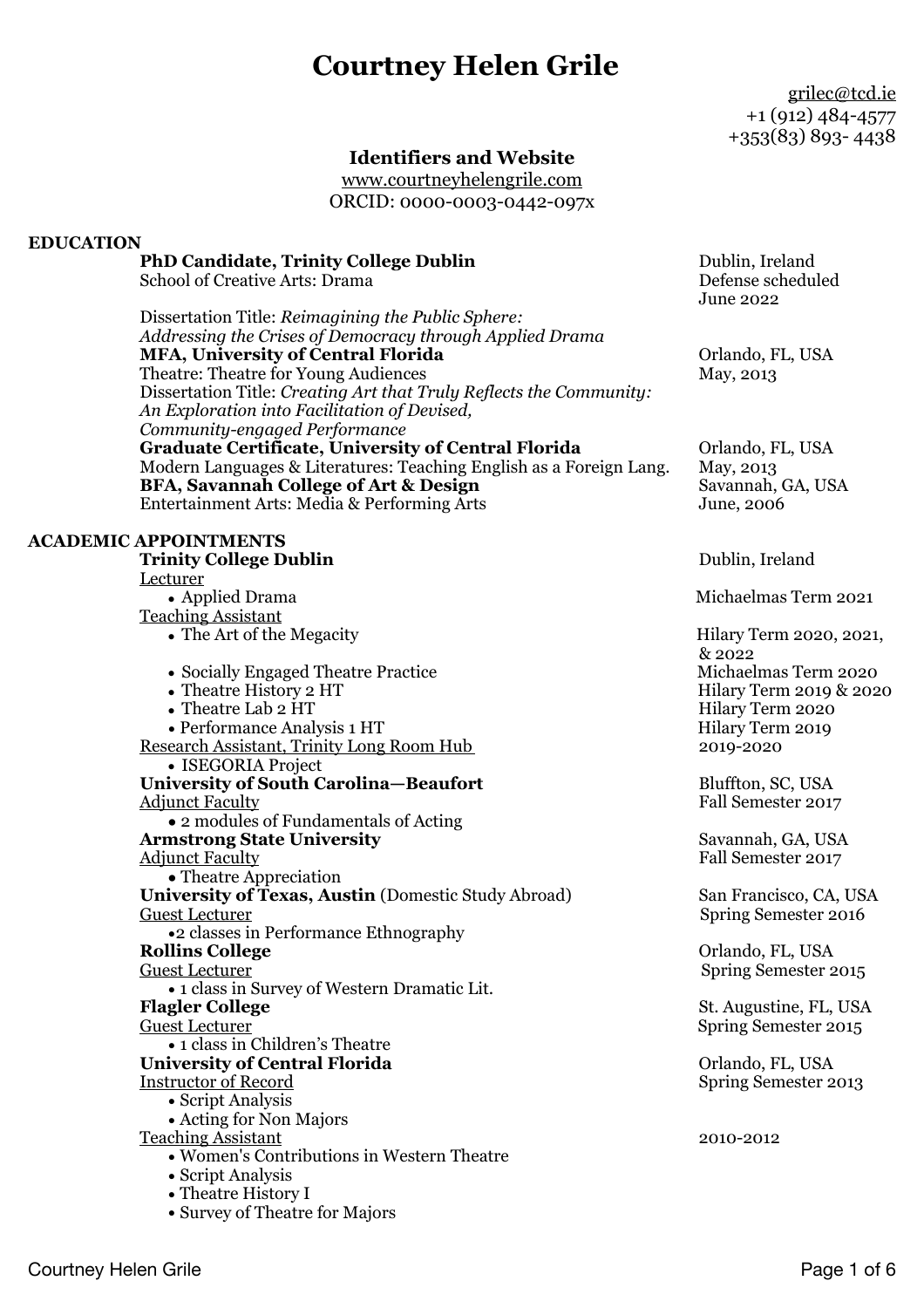|                      | <b>ADDITIONAL TEACHING EXPERIENCE</b>                                                                                              |                                   |
|----------------------|------------------------------------------------------------------------------------------------------------------------------------|-----------------------------------|
| <b>Adult Courses</b> |                                                                                                                                    |                                   |
|                      | <b>Gaiety School of Acting</b>                                                                                                     | Dublin, Ireland                   |
|                      | Instructor                                                                                                                         | 2018-2022                         |
|                      | • Musical Theatre, Voice Masterclass, Intro to Acting<br>Assistant to Robin Aronson<br>• Lessac Kinesensic Voice and Body Workshop | February 2019                     |
|                      | <b>Marin Theatre Company</b><br>Instructor                                                                                         | Mill Valley, CA, USA<br>2015-2017 |
|                      | • Intro to Acting, Theatre for Social Change, Play Analysis                                                                        |                                   |
|                      | <b>Limelight Theatre Company</b><br>Instructor<br>• Intro to Acting                                                                | St. Augustine, FL, USA<br>2014    |
| $K-12$               |                                                                                                                                    |                                   |
|                      | <b>Gaiety School of Acting</b>                                                                                                     | Dublin, Ireland                   |
|                      | Instructor (ages 4-19)<br>• Musical theatre, drama, camps                                                                          | 2018-2022                         |
|                      | <b>National Performing Arts School</b>                                                                                             | Dublin, Ireland                   |
|                      | Instructor, (ages 6-18)                                                                                                            | 2018-2022; 2013-2014              |
|                      | • Voice & singing, drama, musical theatre                                                                                          |                                   |
|                      | <b>Marin Theatre Company</b>                                                                                                       | Mill Valley, CA, USA              |
|                      | Teaching Artist, (ages 4-18)                                                                                                       | 2015-2017                         |
|                      | • Creative dramatics, acting, camps, musical theatre, in-school residencies                                                        |                                   |
|                      | <b>Limelight Theatre Company</b>                                                                                                   | St. Augustine, FL, USA            |
|                      | Teaching Artist, (ages 4-18)                                                                                                       | 2014-2015                         |
|                      | • Creative dramatics, acting, camps, musical theatre                                                                               |                                   |
|                      | <b>Orlando Repertory Theatre</b>                                                                                                   | Orlando, FL, USA                  |
|                      | Teaching Artist, (ages 4-18)                                                                                                       | 2010-2013                         |
|                      | • Acting, camps, musical theatre, in-school residencies, creative dramatics                                                        |                                   |
|                      | <b>Orange County Arts Education Center</b>                                                                                         | Orlando, FL, USA                  |
|                      | <b>Teaching Artist</b>                                                                                                             | 2012                              |
|                      | • In-school residencies                                                                                                            |                                   |
|                      | <b>International Performing Arts Academy</b>                                                                                       | Orlando, FL, USA                  |
|                      | Lead Vocal & Acting Coach                                                                                                          | 2012                              |
|                      | <b>ADMINISTRATIVE EXPERIENCE</b>                                                                                                   |                                   |
|                      | <b>Marin Theatre Company</b>                                                                                                       | Mill Valley, CA, USA              |

Director of Theatre for Youth & Communities June 2015—June 2017 **Limelight Theatre Company** St. Augustine, FL, USA Director of Education & Engagement May 2014—June 2015 **Orlando Repertory Theatre Orlando, FL, USA** Education Graduate Assistant 2011-2013 **University of Central Florida Cancel Control Control Control Control Control Control Control Control Control Control Control Control Control Control Control Control Control Control Control Control Control Control Contro** Marketing Assistant 2012 Assistant to the Coordinator of Graduate Studies & Research 2010-2011

### **REFEREED PUBLICATIONS**

- August 2021. Book Chapter. **"**Drama/Theatre and Democratisation: What Two Revolutions Reveal.*", Building Democracy through Theatre Anthology,* Edited by Bjørn Rasmussen, Petro Janse Van Vuuren, and Ayanda Khala-Phiri, https://doi.org/10.23865/noasp.135. April 2022. Journal Article. with Jennifer Edmond, Michelle Doran, Vicky Garnett, Eliza Papaki, & Erzsébet Toth-Czifra. "Scholarly Primitives of Scholarly Meetings: A DH-Inspired Exploration of the Virtual Incunabular in the Time of COVID 19" *Digital Humanities Quarterly.* Volume 16, No. 2.
- 2022 (In Review). Journal Article. "Cessair: a work of feminist performance ethnography by the SoloSIRENs Collective" *New Theatre Quarterly*
- 2022 (In Review). Journal Article. "Attempting to pin down jelly: an offer of six guiding principles for applied drama" *Theatre Topics*

#### **REVIEW ESSAYS AND OTHER PUBLICATIONS**

December 2021. Essay. "Seeking Connection." *What the Pandemic Means: Perspectives from the Trinity Long Room Hub Covid-19 Blog Collection,* Edited by Aoife King, https://doi.org/ 10.25546/97702.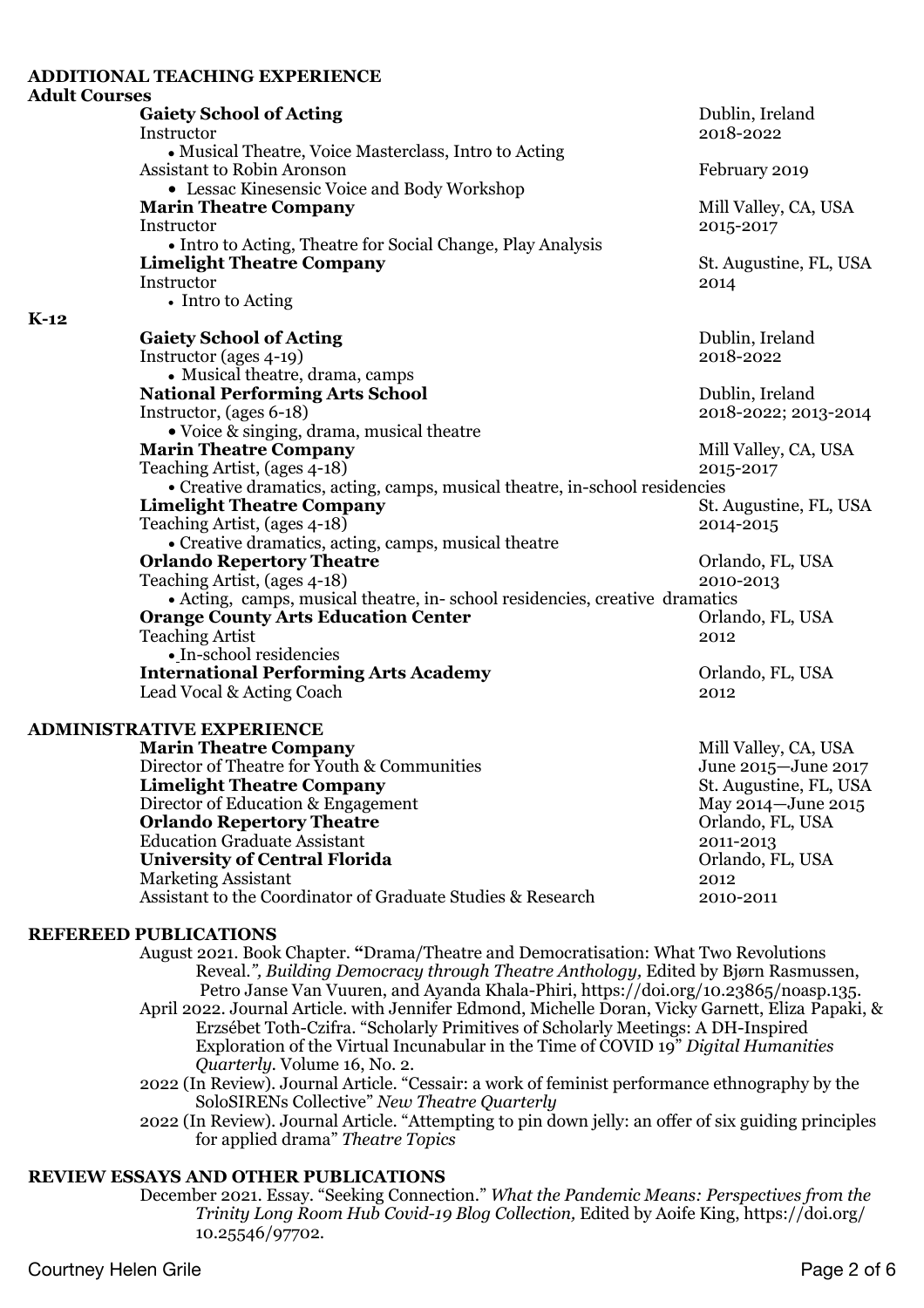### **REVIEW ESSAYS AND OTHER PUBLICATIONS (con't)**

November 2021. Book Review."The Applied Theatre Artist: Responsivity and Expertise in Practice, by Kay Hepplewhite" *Research in Drama Education: The Journal of Applied Theatre & Performance*

November 2020. Online Blog. **"**The Body and the Pandemic: Seeking Connection" *Trinity Long Room Hub COVID-19 Crisis Blog*

December 2015. Online Blog. **"**Recognizing and Embracing the Other" *TYA/USA: The TYA Blog* June 2015. Online Blog. **"**The Process AS the Product" *TYA/USA: The TYA Blog*

### **CONFERENCES & PRESENTATIONS**

| <b>Invited Talks</b>                                                             |                           |
|----------------------------------------------------------------------------------|---------------------------|
| <b>Fuse Theatre Company Workshop Series</b>                                      | Online                    |
| • Applied Drama & Democratic Practice                                            | September 2020            |
| DARIAH-EU Virtual Exchange Session: The Scholarly Primitives of                  | Online                    |
| <b>Scholarly Meetings</b>                                                        | <b>May 2020</b>           |
| • Investigating Liveness: A Creative Arts Perspective                            |                           |
| <b>Panels/Sessions Organized</b>                                                 |                           |
| <b>Association for Theatre in Higher Education (ATHE) Conference</b>             | Orlando, Florida, USA     |
| • Coordinator, The Political Stage: How drama/theatre has and                    | August 2019               |
| can shape social and political transitions                                       |                           |
| <b>Presentations</b>                                                             |                           |
| <b>International Drama in Education Research Institute Conference</b>            | Univ. of Warwick, UK      |
| • Democratisation through Drama: applied drama praxis and the                    | <b>July 2022</b>          |
| democratic theories of Chantal Mouffe                                            |                           |
| <b>International Federation for Theatre Research (IFTR) Conference</b>           | Univ. of Iceland, Iceland |
| • Creative Democracy: betwixt and between applied drama                          | <b>June 2022</b>          |
| and deliberative democracy                                                       |                           |
| The Hublic Sphere podcast: Season 2, episode 3                                   | Podcast                   |
| • Creating Together: Before, during, & after the COVID-19 pandemic December 2021 |                           |
| <b>School of Creative Arts Research Forum (SCARF)</b>                            | Online                    |
| • Getting creative with democracy: assessing the quality of                      | November 2021             |
| democracy and deliberation within applied drama                                  |                           |
| Drama for Life Conference & Festival - Performing Democracy:                     | Online                    |
| The fire. The Fight. The Fiction.                                                |                           |
| • Uniting theory and practice: A look into the nature of democracy               | August 2021               |
| within applied drama praxis                                                      |                           |
| <b>ATHE Conference</b>                                                           | Online                    |
| • Creative Democracy                                                             | August 2021               |
| <b>International Federation for Theatre Research (IFTR) Conference</b>           | Online                    |
| • Applied Drama in the Political-Ecological Landscape                            | <b>July 2021</b>          |
| of Liberal Democracy                                                             |                           |
| Amsterdam School of Cultural Analysis International Workshop 2021                | Online                    |
| • Creative Connections: an Arts-based approach to engaging online                | June 2021                 |
| <b>Irish Society for Theatre Research (ISTR) Conference</b>                      | Online                    |
| • Working Toward an Ideology of Applied Drama                                    | <b>May 2021</b>           |
| Political Science Association (PSA) Annual Conference                            | Online                    |
| • Rethinking Deliberative democracy through a Creative lens                      | March 2021                |
| <b>School of Creative Arts Research Forum (SCARF)</b>                            | Online                    |
| • Working Toward an Ideology of Applied Drama                                    | November 2020             |
| New Perspectives Postgraduate Symposium                                          | Maynooth, Ireland         |
| Re-establishing Dialogue: How applied drama can be used to                       | October 2019              |
| support democratic practice                                                      |                           |
| <b>ATHE Conference</b>                                                           | Orlando, Florida, USA     |
| • Theotrocracy: How Drama and Democracy Work Together                            | August 2019               |
| <b>Irish Association for American Studies Postgraduate Symposium</b>             | Dublin, Ireland           |
| • Diversity and Inclusion on the American Stage: What does it                    | October 2018              |
|                                                                                  |                           |
| really look like?<br><b>Pint of Science Ireland</b>                              |                           |
| • More Drama Please: An Introduction to Drama-based Instruction                  | Dublin, Ireland           |
|                                                                                  | <b>May 2018</b>           |
| <b>KCACTF Region 7 Festival</b>                                                  | Denver, CO, USA           |

• Theatre and Social Justice February 2016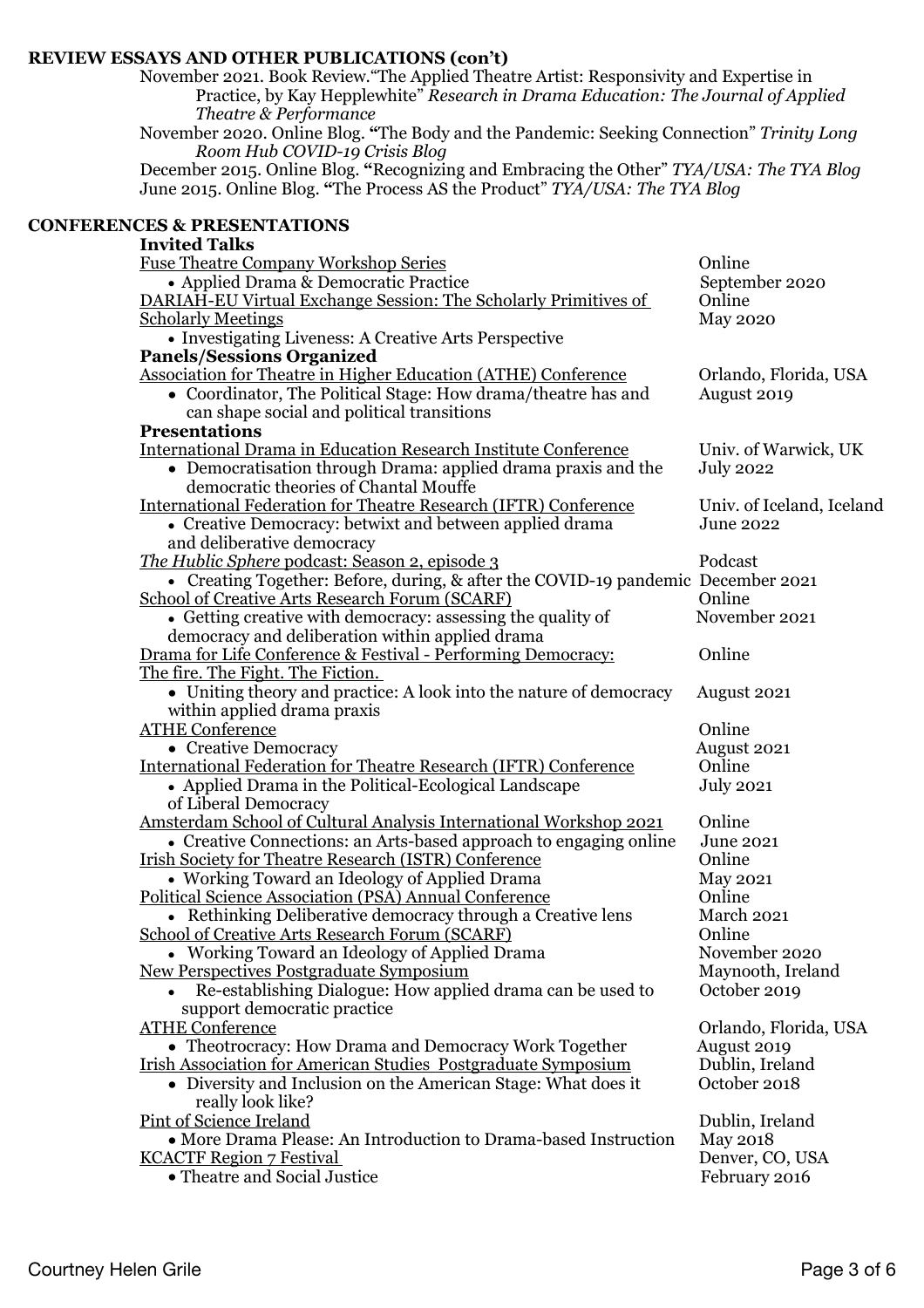# **CONFERENCES & PRESENTATIONS (con't)**

| CONFERENCES & PRESENTATIONS (COILT)                                                     |                        |
|-----------------------------------------------------------------------------------------|------------------------|
| <b>Florida Theatre Conference</b>                                                       | Gainesville, FL, USA   |
| • Creating Theatre with a Personal Story                                                | November 2014          |
| • Exploring Text Utilizing Laban's 8 Basic Movements                                    | October 2012           |
| • Devising Theatre: An Introduction to Various Methodologies                            |                        |
| • The F Word: Reclaiming the word Feminist                                              | October 2011           |
| • Scoring Your Script: An Intro. to Lessac Vocal Training Concepts                      |                        |
|                                                                                         |                        |
| <b>International Drama in Education Research Institute Conference</b>                   | Limerick, Ireland      |
| • Commonalities Between Drama in Education and Community-                               | <b>July 2012</b>       |
| engaged, Participatory Theatre Practice                                                 |                        |
| <b>Panel Moderator</b>                                                                  |                        |
| SoloSirens Symposium                                                                    | Online                 |
| • The SoloSirens model & the nature of 'participation' within the Festival October 2020 |                        |
|                                                                                         |                        |
| <b>SERVICE TO PROFESSION / COMMISSIONS OF TRUST</b>                                     |                        |
| Creating Our Future: A National Conversation on Research in Ireland,                    | 2021-2022              |
| Expert Working Group C member – Politics, Arts, Culture,                                |                        |
| <b>Communications and Society</b>                                                       |                        |
| Irish Society for Theatre Research, Postgraduate Representative                         | 2021-2022              |
| The Hublic Sphere podcast season 2, Co-editor/producer                                  | 2021-2022              |
| School of Creative Arts Research Forum at TCD, Convener                                 | 2020-2022              |
| Graduate Students Union, Postgraduate School Convener for the                           | 2020-2022              |
| <b>School of Creative Arts</b>                                                          |                        |
| School of Creative Arts, Self-assessment Team (SAT) Member                              | 2020-2022              |
| for TCD's Athena SWAN application                                                       |                        |
| Theatre and Performance Research Association (TAPRA) David Bradby                       | 2021                   |
| Prize Sub-committee member                                                              |                        |
| Early Career Researcher Representative at Trinity Long Room Hub                         |                        |
|                                                                                         | 2020-2021              |
| Peer Reviewer, Liminalities: A Journal of Performance Studies                           | $2019 - 2021$          |
| Core Participant in Theatre Communication Group's Equity, Diversity,                    | $2016 - 2017$          |
| and Inclusion Institute for Marin Theatre Company                                       |                        |
| <b>HONORS, AWARDS, &amp; DISTINCTIONS</b>                                               |                        |
| Postgraduate Research Studentship, Trinity College Dublin                               |                        |
|                                                                                         | 2019-2022              |
| Early Career Researcher, Trinity Long Room Hub                                          | 2019-2022              |
| ATHE 2019 Graduate Student Conference Fellowship                                        | 2019                   |
| Creative Capacity Fund Quick Grant, Center for Cultural                                 | 2016 & 2017            |
| Innovation in CA                                                                        |                        |
| Graduate Research Assistantship, University of Central Florida                          | 2010-2013              |
| Artist Development Grant, United Arts of Florida                                        | 2012                   |
| NYU Steinhardt School of Culture, Education, and                                        | 2011                   |
| Human Development Scholarship                                                           |                        |
| Achievement Scholarship, Savannah Col. of Art & Design                                  | 2003-2006              |
|                                                                                         |                        |
| <b>COMMUNITY ENGAGEMENT (selected)</b>                                                  |                        |
| <b>Fuse Theatre Company</b>                                                             | Redwood City, CA, USA  |
| Associate Artist                                                                        | March 2017 - June 2017 |
| •Co-created and facilitated community workshops for the Docktown Project                |                        |
| centering on the dislocation of longtime residents of the marina in Redwood City        |                        |
| <b>Marin County Juvenile Hall</b>                                                       | San Rafael, CA, USA    |
| Facilitator                                                                             | 2016-2017              |
| • Weekly workshops with participants to develop communication, collaboration,           |                        |
| storytelling, and empathy skills                                                        |                        |
| The ARC of St. Johns County                                                             | St. Augustine, FL, USA |
| Facilitator                                                                             | 2015                   |
| • Weekly workshops for participants to work on social and professional skills           |                        |
|                                                                                         |                        |
| <b>Saint Augustine Youth Services</b>                                                   | St. Augustine, FL, USA |
| Facilitator                                                                             | 2014-2015              |
| • Weekly workshops to develop empathy and communication skills                          |                        |
| The Gaiety School of Acting                                                             | Dublin, Ireland        |
| Facilitator                                                                             | 2013-2014              |
| • Series of workshops in secondary schools aimed at developing coping skills            |                        |
| and emotional expression through the arts                                               |                        |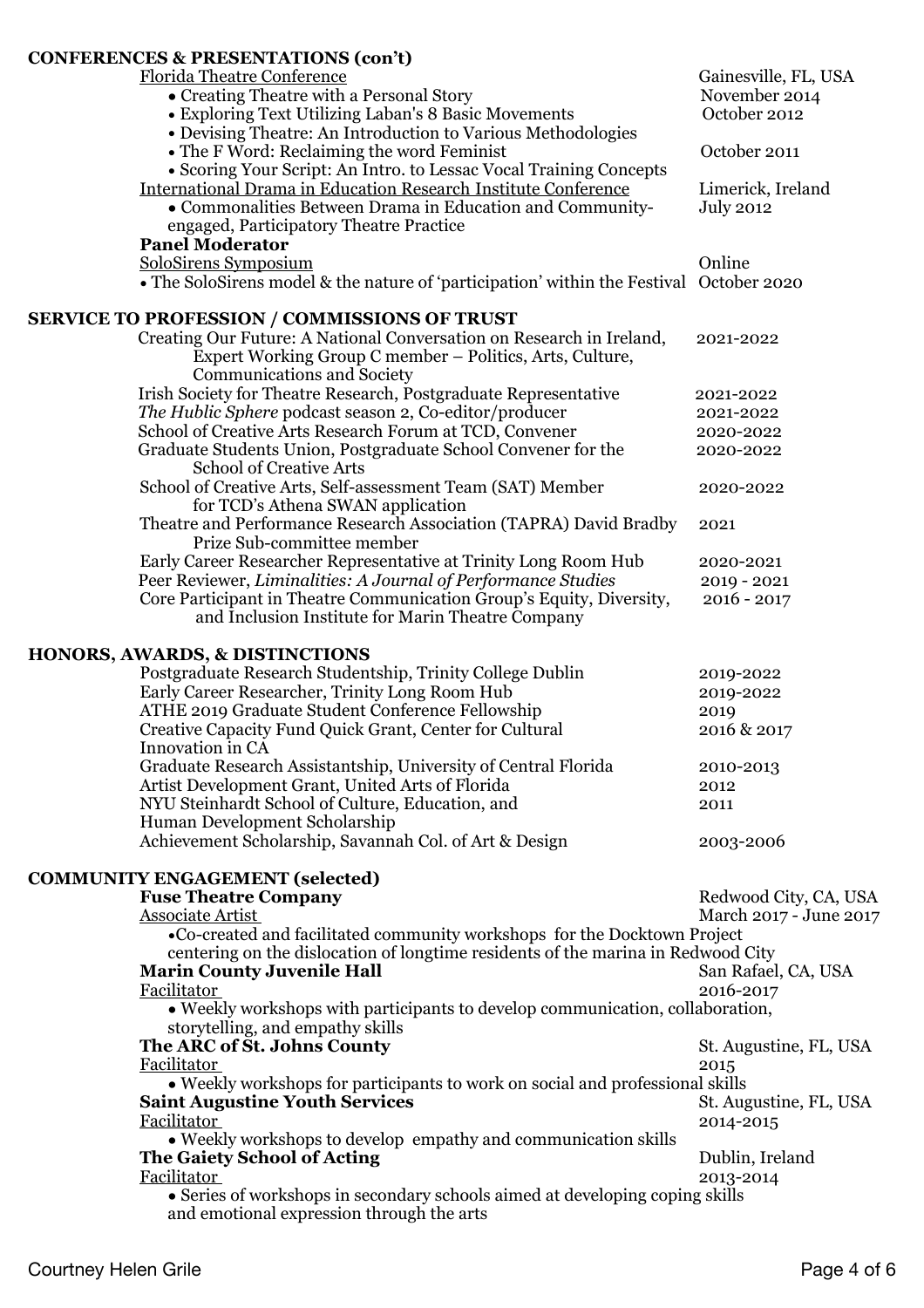| <b>COMMUNITY ENGAGEMENT (con't)</b>                                                    |                                                                                                                            |  |  |  |
|----------------------------------------------------------------------------------------|----------------------------------------------------------------------------------------------------------------------------|--|--|--|
| <b>University of Central Florida, Victim's Services</b>                                | Orlando, FL, USA                                                                                                           |  |  |  |
| Facilitator                                                                            | 2013                                                                                                                       |  |  |  |
| • Series of workshops exploring women's issues and domestic violence                   |                                                                                                                            |  |  |  |
| <b>Abelvision Ireland</b>                                                              | Drogheda, Ireland                                                                                                          |  |  |  |
| Facilitator                                                                            | Summer 2012                                                                                                                |  |  |  |
|                                                                                        | • Workshops integrated with two-week camp for adults with learning disabilities                                            |  |  |  |
| <b>Orlando Repertory Theatre</b>                                                       | Orlando, FL, USA                                                                                                           |  |  |  |
| Facilitator                                                                            | $2010 - 2013$                                                                                                              |  |  |  |
| • Residencies for young people centered around the ideas of the personal narrative     |                                                                                                                            |  |  |  |
|                                                                                        | and theatre for social change; Professional development sessions for Orange Co. teachers<br><b>Writes of Spring</b>        |  |  |  |
|                                                                                        |                                                                                                                            |  |  |  |
| • Co-produced and organized in the annual Writes of Spring project for 3 years as an   |                                                                                                                            |  |  |  |
| integral part of the production team (playwright/director/devising facilitator/actor)  |                                                                                                                            |  |  |  |
| <b>Breakthrough Theatre Productions</b>                                                | Orlando, FL, USA                                                                                                           |  |  |  |
| Devising Facilitator for The Other F Word                                              | 2011-2012                                                                                                                  |  |  |  |
|                                                                                        | • Formulated plans and schedules for a project centered on deconstructing and<br>redefining "feminism" for today's culture |  |  |  |
|                                                                                        |                                                                                                                            |  |  |  |
| <b>Edgewood Children's Ranch</b>                                                       | Orlando, FL, USA                                                                                                           |  |  |  |
| Facilitator                                                                            | 2011 - 2012                                                                                                                |  |  |  |
| • Residencies focusing on developing communication, collaboration, and empathy         |                                                                                                                            |  |  |  |
| <b>New Image Youth Center</b>                                                          | Orlando, FL, USA                                                                                                           |  |  |  |
| <b>Teaching Artist</b>                                                                 | 2011                                                                                                                       |  |  |  |
| • Partnered with the Director of an after school facility for at-risk youth in Orlando |                                                                                                                            |  |  |  |
| PROFESSIONAL THEATRE PRACTICE (selected)                                               |                                                                                                                            |  |  |  |
| <b>Armstrong State University</b>                                                      | Savannah, GA, USA                                                                                                          |  |  |  |
| Director, The Revolutionists                                                           | 2017                                                                                                                       |  |  |  |
| <b>Marin Theatre Company</b>                                                           | Mill Valley, CA, USA                                                                                                       |  |  |  |
| Director, Dear Edwina, Jr.                                                             | 2017                                                                                                                       |  |  |  |
| Director, Hare & Tortoise                                                              |                                                                                                                            |  |  |  |
| <b>Limelight Theatre Company</b>                                                       | St. Augustine, FL, USA                                                                                                     |  |  |  |
| Actor, Sweet Bird of Youth (Miss Lucy)                                                 | 2015                                                                                                                       |  |  |  |

Director, *Disney's Jungle Book Kids* 2014<br>
2014 Chi**versity of Central Florida** 2015 **University of Central Florida** Director, *The Vagina Monologues* 2013<br>
2013 Crlando Repertory Theatre 2015 **Orlando Repertory Theatre** Actor, *Cobblestones* (Mrs. Light) 2013 Director, *if not now, when?* 2012 **National Theatre for Children** Minneapolis, MN, USA Actor, *The Energized Guys* (Nikki Neutron) 2009<br> **Dollywood Company** Pigeo Pigeon Forge, TN, USA<br>2008 Actor, *Hank the Cowdog* (Sally Mae) Actor, *The Little Engine that Could* (Baby Doll) Actor, *Clifford Live!* (Emily Elizabeth) 2005<br> **CLIMB Theatre Company** W. Saint Paul, MN, USA **CLIMB Theatre Company** Actor, *Back Up Dog and the Bully* (BUD) 2008 Actor, *Ride of Your Life* (Emily) 2007

# **PROFESSIONAL DEVELOPMENT**

Actor, *Just Kidding!* (Jonine)

| <b>California Shakespeare Theatre</b>                                     | Oakland, CA, USA     |
|---------------------------------------------------------------------------|----------------------|
| Equity, Diversity, & Inclusion Training                                   | March 2017           |
| <b>Cornerstone Theatre Company</b>                                        | Los Angeles, CA, USA |
| 2 Day Intensive: Creating Theatre with and for communities                | February 2017        |
| <b>Southeastern Theatre Conference</b>                                    | Chattanooga, TN, USA |
| Freeing Shakespeare's Voice: Freeing the Actor Master Class               | <b>March 2015</b>    |
| w/ Kristin Linklater                                                      |                      |
| <b>Orlando Repertory Theatre</b>                                          | Orlando, FL, USA     |
| *in partnership with the Kennedy Center and OCPS                          | September 2014       |
| Becoming An Expert: Teaching Artistry on the Next Level w/ Kathryn Dawson |                      |
| The Gaiety School of Acting                                               | Dublin, Ireland      |
| Lessac Kinesensic Voice and Body Workshop w/ Robin Aronson                | March 2014           |
|                                                                           |                      |